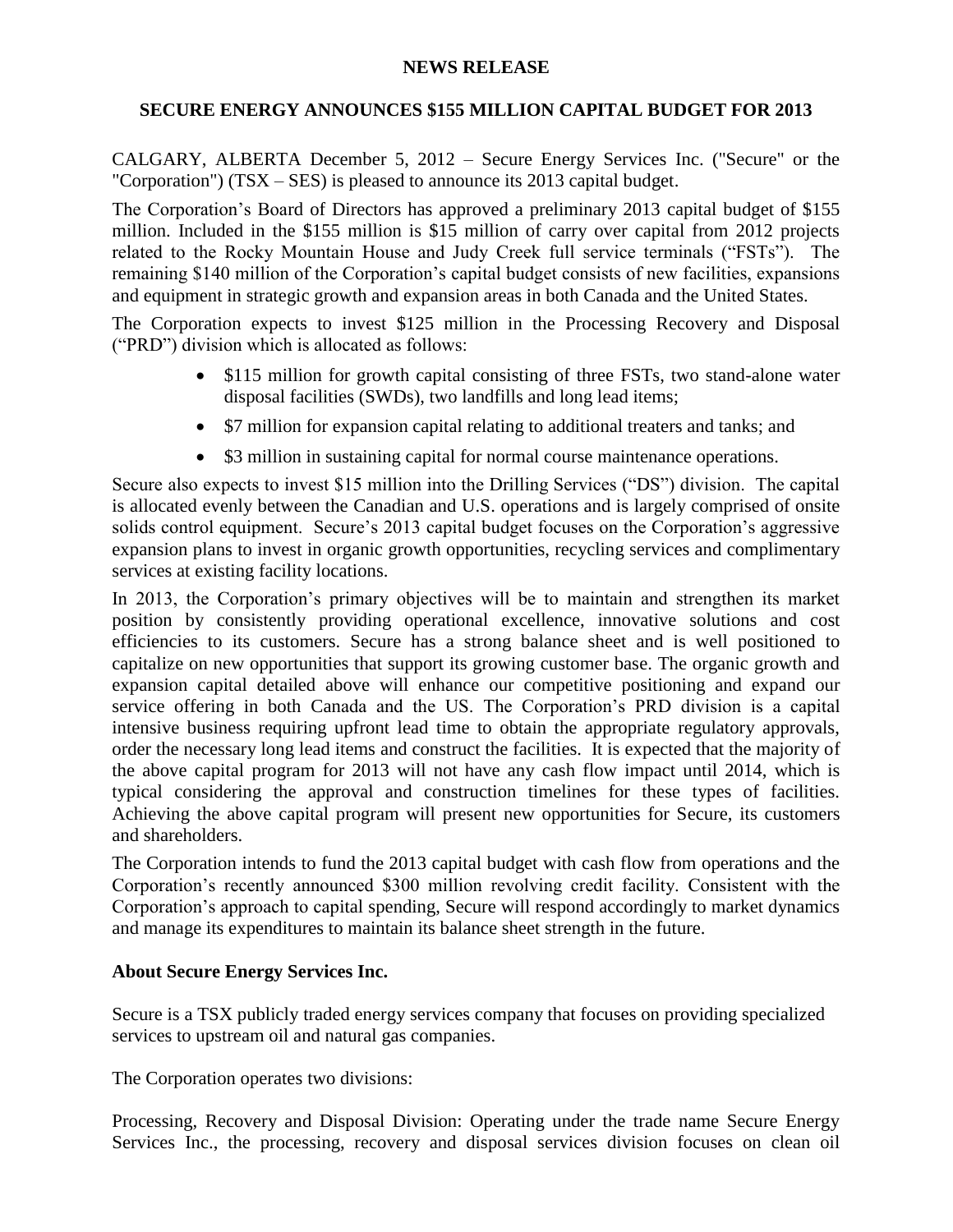terminalling, custom treating of crude oil, crude oil marketing, produced and waste water disposal, oilfield waste processing, landfill disposal and oil purchase/resale service.

Drilling Services Division: Operating under the trade names Marquis Alliance Energy Group Inc. ("Marquis Alliance"), XL Fluids Systems ("XL Fluids") and Imperial Drilling Fluids Engineering ("IDF"), the drilling services division focuses on drilling fluid systems, solids control, equipment rental service, drilling waste management and environmental services. The drilling fluids service line includes the design and implementation of drilling fluid systems for producers drilling for oil, bitumen and natural gas.

# **FORWARD-LOOKING STATEMENTS**

Certain statements contained in this document constitute "forward-looking statements" and/or "forward-looking information" within the meaning of applicable securities laws (collectively referred to as forward-looking statements). When used in this document, the words "may", "would", "could", "will", "intend", "plan", "anticipate", "believe", "estimate", "expect", and similar expressions, as they relate to Secure, or its management, are intended to identify forwardlooking statements. Such statements reflect the current views of Secure with respect to future events and operating performance and speak only as of the date of this document. In particular, this document contains forward-looking statements pertaining to demand for the Corporation's services and the factors contributing thereto; expansion strategy; the 2013 capital budget; the allocation between the PRD and DS divisions and Canadian and U.S. operations; the intended construction of three FSTs, two SWDs and two landfills; debt service; capital expenditures; completion of facilities; future capital needs; access to capital; acquisition strategy; the Corporation's capital spending on the Rocky Mountain House and Judy Creek, Alberta full service terminals and the timing of completion thereof.

Forward-looking statements concerning expected operating and economic conditions are based upon prior year results as well as the assumption that increases in market activity and growth will be consistent with industry activity in Canada, United States, and internationally and growth levels in similar phases of previous economic cycles. Forward-looking statements concerning the availability of funding for future operations are based upon the assumption that the sources of funding which the Corporation has relied upon in the past will continue to be available to the Corporation on terms favorable to the Corporation and that future economic and operating conditions will not limit the Corporation's access to debt and equity markets. Forward-looking statements concerning the relative future competitive position of the Corporation are based upon the assumption that economic and operating conditions, including commodity prices, crude oil and natural gas storage levels, interest rates, the regulatory framework regarding oil and natural gas royalties, environmental regulatory matters, the ability of the Corporation and its subsidiaries to successfully market their services and drilling and production activity in North America will lead to sufficient demand for the Corporation's services and its subsidiaries' services including demand for oilfield services for drilling and completion of oil and natural gas wells, that the current business environment will remain substantially unchanged, and that present and anticipated programs and expansion plans of other organizations operating in the energy service industry will result in increased demand for the Corporation's services and its subsidiaries' services. Forward-looking statements concerning the nature and timing of growth are based on past factors affecting the growth of the Corporation, past sources of growth and expectations relating to future economic and operating conditions. Forward-looking statements in respect of the costs anticipated to be associated with the acquisition and maintenance of equipment and property are based upon assumptions that future acquisition and maintenance costs will not significantly increase from past acquisition and maintenance costs.